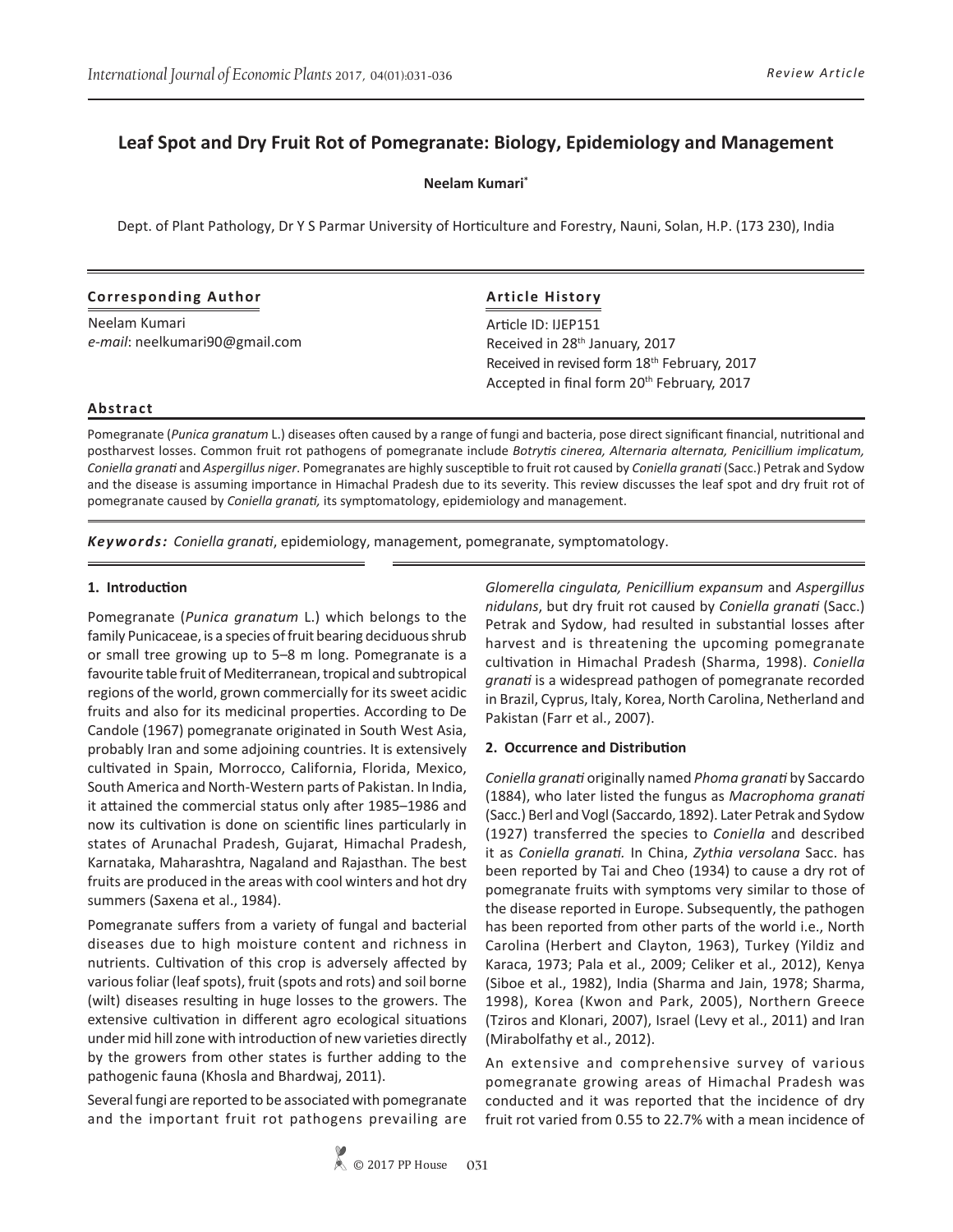8.38%. The incidence was higher in Solan district where the infected fruits were often seen in the form of dark brown to black fruit mummies scattered on the orchard floor (Sharma and Tegta, 2011).

A roving survey was conducted during Mriga and Hasta Bahar (August to January) of 2008–2009 in major pomegranate growing areas of north Karnataka viz. Bagalkot, Bijapur, Belgaum, Bellary, Gadag and Koppal districts. Plantations of at least three years and above were selected for survey. Five major and two minor diseases were observed, they were bacterial blight, wilt, anthracnose, *Alternaria*, root knot, scab and fruit rot. Bacterial blight appeared to be in severe form in all the pomegranate growing areas, which ranged from 0.67 to 94.80% of severity on a tree. The disease was very severe in Bagalkot district with an average severity value of 74.08%. The least average severity (6.73%) was observed in Bellary district. The higher percent wilt incidence of 7.59 was observed in Bellary district. Anthracnose was recorded in the range of 15–25%, *Alternaria* 2–15%, root knot 2–15%, scab 1–5%, fruit rot 5–15% and *Cercospora* were also recorded in the range of 1–2% (Benagi et al., 2011).

Khosla and Bhardwaj (2011) conducted survey of pomegranate growing areas of Himachal Pradesh during June to September (2011) and revealed that the biggest threat to pomegranate cultivation is posed by wilt disease caused by *Ceratocystis fimbriata* and *Fusarium oxysporum* with their incidence varying from 1.03 to 15.3 and 0.1 to 7.3%, respectively. Similarly, fruit rot was caused by *Coniella granati* (1.0 to 14.8%), *Phomopsis aucubicola* (1.0 to 14.7%) and *Phytophthora* sp. (1.4 to 13.6%). The incidence of anthracnose (7.3%) caused by *Colletotrichum gloeosporioides* was recorded only at one location (village Samtana) in Hamirpur district. A bacterial pathogen *Xanthomonas axonopodis* was found causing leaf and fruit spots and subsequent fruit rotting ranging from 1.2 to 7.5%.

## **3. Symptomatology**

Mummified fruits of pomegranate due to *Coniella granati* with outer surface of rind covered with partly immersed fruit bodies up to 1 mm in diameter were observed by Petrak and Esfandiari (1941). Herbert and Clayton (1963) observed a fruit rot caused by *C. granati* on half grown or mature fruits and abundant pycnidia were produced on such rotted fruits. In a few cases the infections extended through the rotted fruit pedicel into the branch. The leaves and stem from 8 to 10 inches below the diseased fruit to the tip of the branch were killed within a period of a week or two.

Sharma and Tegta (2011) noticed that the dry fruit rot of pomegranate started as brown, irregular, patchy lesions on the rind. Later the colour changed to dirty pinkish. The lesion increased very fast, producing fissures of differing length and depth. It was characterized by softening of the rind and underneath pulp and seed. The affected fruit rind turned light to dark brown. The infected fruit did not shrivel or loose its

shape. The pathogen invaded the whole fruit within 8-10 days at ambient temperature 25±1 °C after which the fruit dropped to the ground. At advanced stage, fruit epicarp exhibited abundant, minute, erumpent fruit bodies (pycnidia) of the pathogen. Ultimately the fruit turned brown to black and was as firm as sound fruit. Crown rot symptoms were also reported to be caused by *C. granati* (Thomidis and Exadaktylou, 2011; Celiker et al., 2012).

Disease symptoms on leaves of pomegranate by *Coniella granati* was reported by Ram and Sharma (2013) as small necrotic angular lesions which started from the leaf tip region towards the proximal end. Gradually, lesions increased in size leading to desiccation and premature shedding of leaves. Leaves showed abundant gritty black, minute pycnidial bodies, which spread throughout on the leaf surface (Figure 1).



Figure 1: Symptoms of leaf spot and dry fruit rot of pomegranate caused by *Coniella granati*

#### **4. Isolation and Identification**

The fungus (*Coniella granati*) was readily isolated and sporulated by Herbert and Clayton (1963) on potato-dextrose agar medium in a 90 mm Petri plate within 7 to 10 days, which produced scanty light aerial mycelium (Figure 2). On



Figure 2: Pure culture of *C. granati* on PDA medium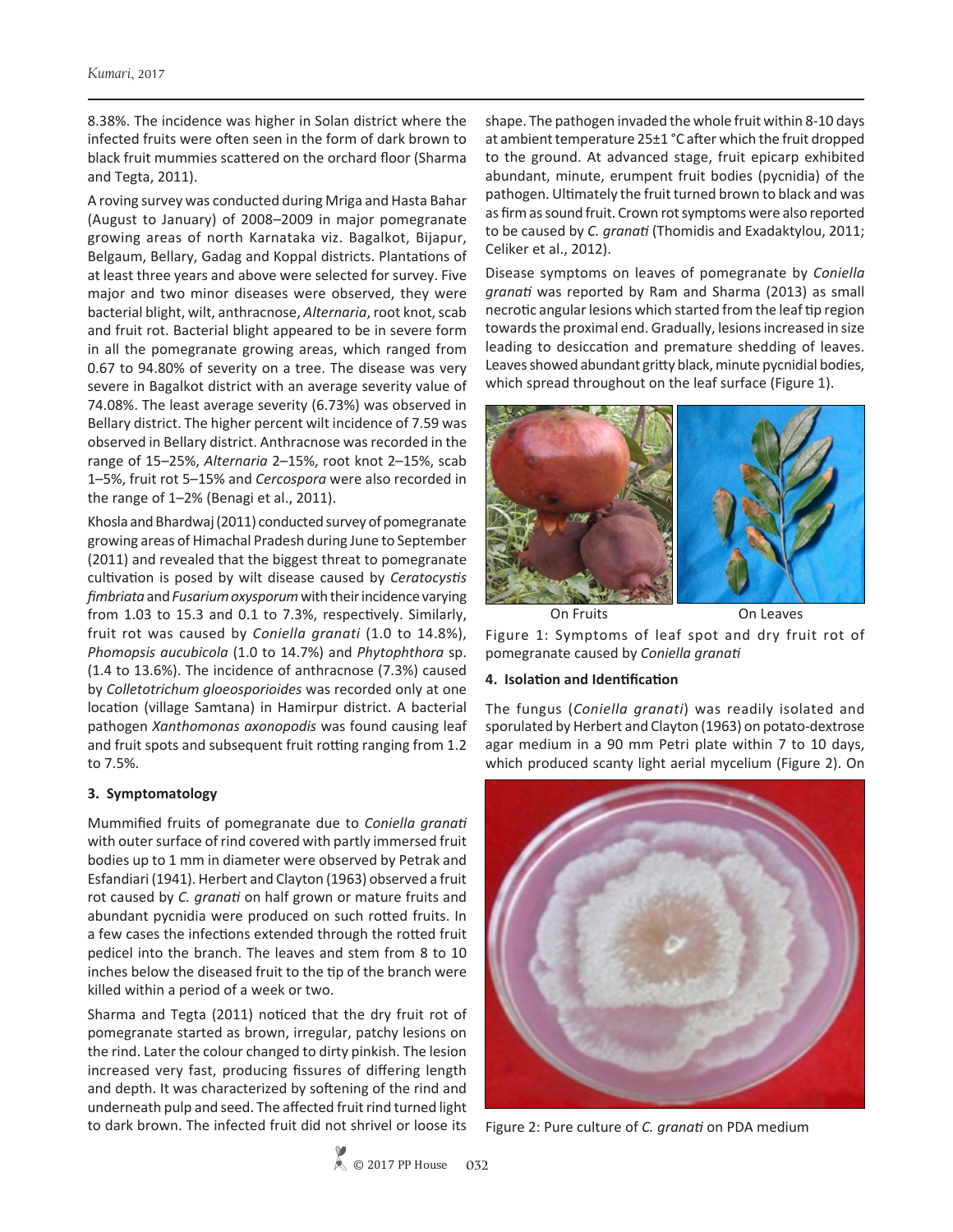pomegranate fruits, pycnidia were brownish in colour, had thin membranous wall and varied in diameter from about 50 to 170 μ. They occurred singly or in closely packed groups of two to six, which sometimes gave the impression of locules in stroma. An immature pycnidium was closed at first but at maturity a single pore  $15-25 \mu$  in diameter was present. When viewed singly, conidia appeared to be essentially hyaline, but masses of conidia were light brown in colour. They were single celled, elongated, straight or slightly curved,  $12-19$   $\mu$  long by 2.8–5 μ wide (mean 15×3.5). The diameter of pycnidia as reported by Sharma and Jain (1978) was up to 135  $\mu$  and that of conidia was 9–14×2.5×3.2 μ, respectively (Figure 3). Siboe



Figure 3: Ruptured pycnidium of *C. granati* liberating conidia

et al. (1982) found pycnidia 13.0  $\mu$ -17.7  $\mu$  in diameter and 11.1  $\mu$ -20.6  $\mu$  in height and were more or less submerged in the host. Pycniospores were olivaceous to hyaline, navicular to oblong and measure 1.95  $\mu$  in length and 0.32  $\mu$  in breadth.

Sharma (1998) isolated the fungus from diseased tissue on potato-dextrose agar medium and identified it as *Coniella granati.* Sub-surface, cream white mycelium which was scanty and slow growing developed throughout the medium. Abundant dark brown coloured pycnidia developed in concentric rings throughout the petriplate within 15 days at 24 °C. In cultures, pycnidia occurred singly or in closely packed groups of 2–5. Microscopic examination of diseased tissue revealed that pycnidia were gregarious, sub-epidermal, globose or somewhat compressed, thin walled, membranous, dark brown to black, measure 64.8–225.0×63.0–198.0 μm (Av. 138.9×122.6 μm). Average diameter of pycnidium was slightly more on host (198-63 μm) than in cultures (184–58 μm). Conidiophores were simple, slender, hyaline, arised only at the base of pycnidium in tufts, measure 22.5–7.6 μm. Conidia were single-celled, hyaline to light brown in colour, elongate, straight or slightly curved, 16.2–9.0 μm long and 3.6–1.8 μm wide (Av. 13.3×2.6 μm). Subsequently, the pathogen was isolated and identified by Kwon and Park (2005) and Tziros and Klonari (2007).

The potential causal agents differing in their symptomatology in causing postharvest fruit rot of pomegranate in Spain were transferred to PDA, purified and identified as *Penicillium* spp. and *Coniella granati* by morphological observation of colonies. This identification was confirmed by the amplification and subsequent sequencing of the ribosomal DNA intragenic spacer regions ITS1 and ITS2, along with the 5.8s rRNA gene (Palou et al., 2010). Based on mycelium and spore morphology and ribosomal ITS sequence data (GeneBank Accession No. FN908875), the pathogen producing symptoms of crown rot on pomegranate was identified as *Pilidiella granati* (*Coniella granati*) (Thomidis and Exadaktylou, 2011). Mirabolfathy et al. (2012) also identified the causal pathogen of dieback and fruit rot of pomegranate as *Coniella granati* on the basis of cultural, morphological, genetic (ITS) and pathogenicity analysis.

The causal agent of crown rot of pomegranate in Turkey was isolated from the lower margins of the necrotic area by plating tissues of approximately 3mm diameter onto potato dextrose agar. Plates were incubated at 25 °C for 7 days. The pathogen was identified as *Coniella granati* (Saccardo) Petrak & Sydow (synonym *Pilidiella granati* Saccardo) based on morphological characteristics. Yellowish cream-coloured fungal colonies with abundant dark brown to black spherical pycnidia (average 171.5–245 μm) were consistently isolated. Hyphae were septate. Ellipsoid to fusiform single-celled hyaline conidia (average 10–17.5×2.5–5 μm) were observed (Celiker et al., 2012).

# **5. Pathogenicity**

Herbert and Clayton (1963) proved pathogenicity of *Coniella granati* on flowers, fruits of pomegranate and mature Golden Delicious apples by inoculating them with mycelium in needle punctures. Flowers were completely rotted by the fungus within 3 to 4 days and typical symptoms developed on fruits. Moderately firm tan-coloured lesions which averaged about 1 inch in diameter developed in 1 week on Golden Delicious apples. The fruits were completely rotted within 15 to 20 days. Sharma (1998) proved the pathogenicity of *Coniella granati* by inoculating healthy pomegranate fruits with mycelial plugs of actively growing cultures, which after 7–8 days produced symptoms similar to those observed under field conditions. Subsequently, pathogenicity of the fungus was proved by Kwon and Park (2005), Tziros and Klonari (2007) and Palou et al., (2010).

Celiker et al. (2012) confirmed the pathogenicity of *Coniella granati* by inoculating 6 branches (8mm in diameter) of three 2-year-old plants of pomegranate cultivar Izmir 1513. Using a 4-mm-diameter cork borer, a wound was created in the middle of each branch by removing the bark. A 4-mmdiameter agar plug bearing mycelia from a 7-day-old culture of *C. granati* was inserted into each wound. The wound was covered with transparent tape to prevent desiccation. Four branches (7–8 mm in diameter) of 2 trees were inoculated with sterile potato dextrose agar plugs to serve as controls. All plants were incubated at 22 °C for 17 days, at which time necrosis was observed on inoculated plants. Koch' postulates were satisfied after reisolating the fungus from inoculated plants. Control plants produced no symptoms of the disease.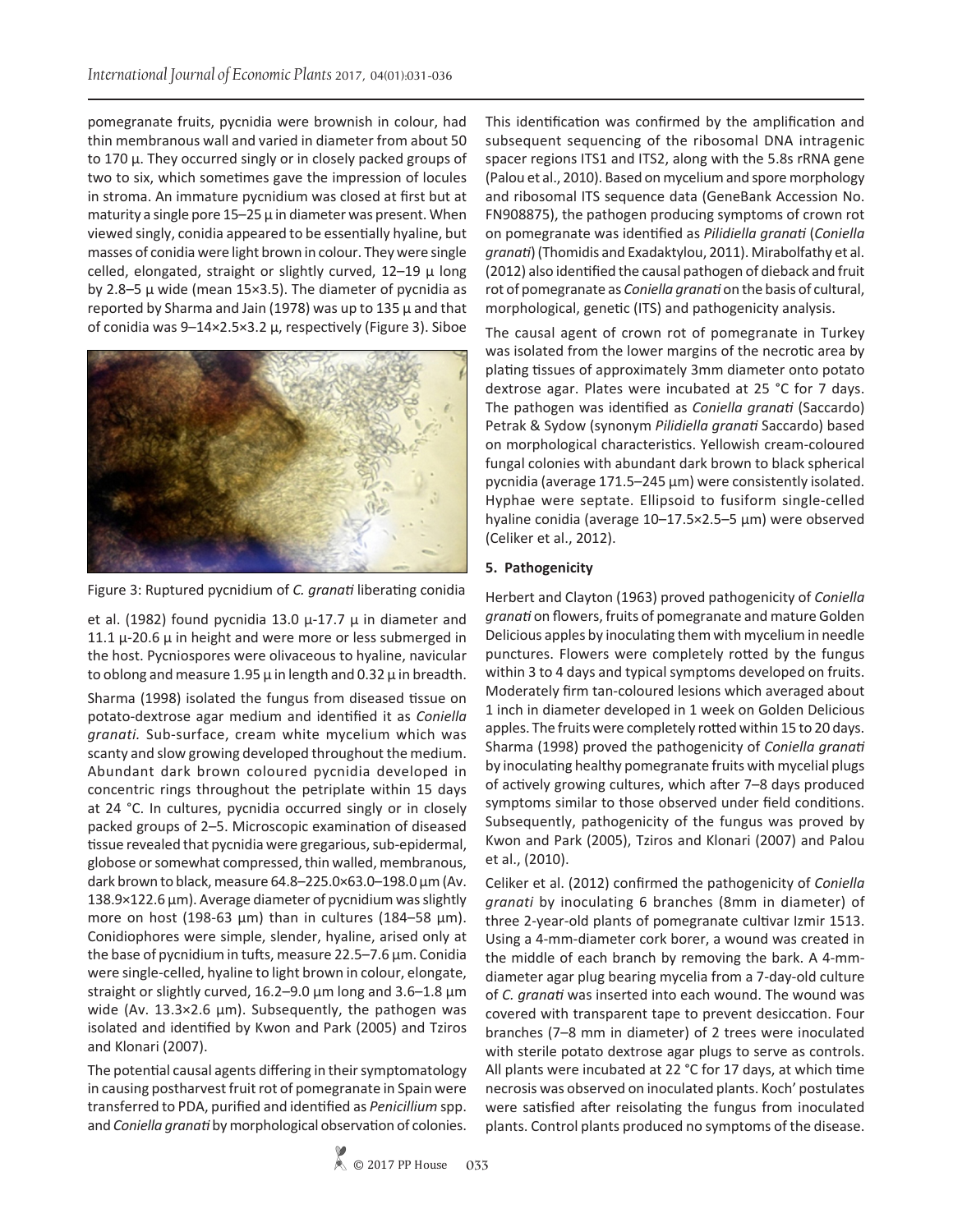## **6. Epidemiology**

Growth of *Coniella granati* was best at 25–30 °C, being nil at 35 °C and very slight at 5 °C (Yildiz and Karaca, 1973). Sharma and Jain (1978) reported *C. granati* causing fruit rot of pomegranate during late of August. Lukose and Singh (1997) studied the climatic factors affecting the severity of pomegranate fruit rot caused by *C. granati.* Results revealed that the fungus required a good rainfall, high humidity around 80% and a temperature range of 22–32 °C for its initial spread and development. Under optimum conditions, *C. granati*  caused complete rotting of fruit within a week.

Sharma (1998) reported *Coniella granati* on ten to twelve years old trees cultivated in a private orchard in Mandi district of Himachal Pradesh showed unusual fruit lesions and fruit fall after moderate rains during the first week of July when temperature was around 21–35 °C. The disease appeared in an epidemic form and caused about 80% fruit loss.

Sharma and Tegta (2011) reported that the fruit rot of pomegranate appeared maximum during the first week of August after an extended period of warm and foggy weather. Optimum temperature for vegetative growth of *C. granati* was 25 °C whereas, a range of 4.0–5.0 pH favoured better growth of the fungus.

## **7. Management**

#### *7.1. In vitro efficacy of fungicides against Coniella granati*

Bisiach and Battino (1973) while studying the *in vitro* efficacy of some chemical compounds observed that spore germination of *Coniella diplodiella* causing white rot of grapevine was inhibited most effectively by a mixture of manam, thiram, benzothiazil mercaptan and dithiobisbenzothiazol, followed by captan and dichlofluanid. Thakur (2009) found carbendazim, thiophanate methyl, hexaconazole, mancozeb and carbendazim+mancozeb most effective under *in vitro* conditions against *C. granati*. Ma et al. (2012) isolated and purified Chitinase from *Gliocladium catenulatum* through sodium dodecyl sulfate polyacrylamide gel electrophoresis and it was found to have inhibitory effect on the hyphal growth, conidial germination and sclerotial germination of various plant pathogenic fungi including *Coniella diplodiella* causing white rot of grapes.

Because of natural occurrence, biological activity, and industrial applications of phenols extensive attention has been paid to prepare new derivatives by chemical modification and to explore the new application of phenols. A novel synthetic approach towards 5-fluoro-2-hydroxy butyrophenone was reported by Xin et al*.* (2013) and it was found to have potent antifungal activities against *Valsa mali, Coniella diplodiella* and other agricultural plant fungi. The inhibitory effect of 5-fluoro-2-hydroxy butyrophenone was tested *in vitro* against six popular plant pathogenic fungi. It was dissolved in acetone and added to PDA medium (potato 200 g, dextrose 20 g and agar 17 g  $L^{-1}$ ) immediately before it was poured into the petri

dishes at 40–45 °C. 5-fluoro-2-hydroxy butyrophenone was tested at 100, 50, 25, 12.5 and 6.25 mg L-1 against *Valsa mali* but at the double doses against *Coniothyrium diplodiella*  (*Coniella diplodiella*).

## *7.2. In vitro efficacy of plant extracts and animal products against Coniella granati*

Cong et al. (2005) observed the fungistatic effect of different extracts from stems and leaves of tomato with six different kinds of solvents against *Coniella diplodiella* and 100% inhibition of fungus was reported. Pre-inoculation treatment with plant extracts of darek (*Melia azadirach*), dedonea (*Dedonea viscosa*), lantana *(Lantana camara*) and pepper mint (*Mentha piperita*) provided significant control of fruit rot of pomegranate caused by *Coniella granati* (Sharma and Tegta, 2011).

## *7.3. In vitro efficacy of fungal and bacterial antagonists against Coniella granati*

A possible method of attacking the fungus (*Coniella diplodiella*) in its resting phase is to promote the growth of antagonistic fungi. Certain species of *Chaetomella, Fusarium* and *Penicillium* were found to show antibiotic activity against *C. diplodiella*, but their activity consists more in preventing germination of spores than in their destruction. Other fungi normally present in the straw of stable manure; *Trichoderma, Chaetomium* and *Chaetomella* exercise a destructive action on *Coniella* spores (Turian, 1954). Sesan et al*.* (2003) reported *T. viridae* to be the most effective antagonist against *Coniella diplodiella* causing white rot of grapes followed by *Verticillium tenerum, Coniothyrium minitans* (isolates IVT, C15, C18 and CR), *Epicoccum nigrum* (isolates Ep.5, Ep.6, Ep.3 and Ep.4) and *Gliocladium roseum* (isolates GI.1 and GI.2).

Fungal antagonists viz., *Trichoderma virens, T.harzianum, T.hamatum* and *T.polysporium* gave maximum inhibition of mycelial growth of *Coniella granati*. Antagonist protection was higher when applied at a concentration of  $10^8$  spores ml<sup>-1</sup> before inoculation (Sharma and Tegta, 2011). An isolate, AFB22, of *Bacillus subtilis* was identified from pomegranate and was found to have antifungal properties against fruit rot pathogens (Gajbhiye et al., 2013).

## *7.4. Field efficacy of fungicides against Coniella granati*

Bolay (1977) reported good results against *Coniella diplodiella* with vinclozolin, rovral and sumisolex, all based on 3,5 dichloroniline. During the fungicide trial against white root rot (*Coniella diplodiella*) on grapevines, Chernyak (1978) observed that spray with sodium bicarbonate (0.5–1%) reduced infection by 5–7 times. Lukose and Singh (1997) found thiophanate methyl (0.1%) and mancozeb (0.2%) effective against three fruit rot/spot pathogens viz., *Colletotrichum gloeosporioides, Coniella granati and Pseudocercospora granati.* Field experiments were conducted during the fruiting seasons of 1994–1997 in Maharashtra to determine fungicide combinations for the control of leaf and fruit spot diseases of pomegranate. 0.1% carbendazim, 0.3% mancozeb,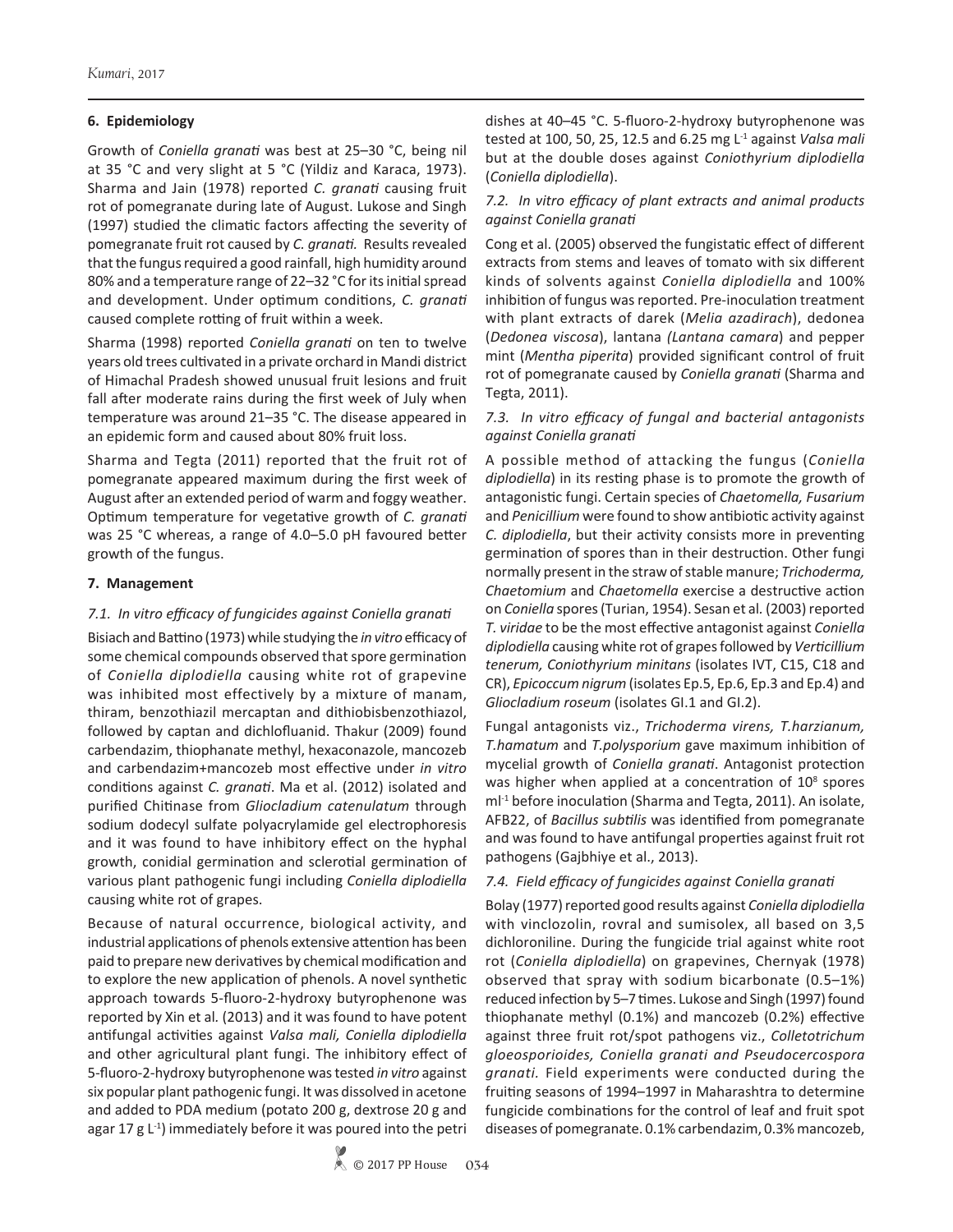0.1% benomyl, 0.4% copper oxychloride, 0.1% thiophanatemethyl, 0.2% chlorothalonil, 1% bordeaux mixture, 0.1% benomyl+0.2% mancozeb and 0.1% carbendazim+0.2% mancozeb were sprayed on pomegranate cv. Ganesh (first spray at fruit set and 6 subsequent sprays at 10 days interval). Fungicides combinations i.e., carbendazim+mancozeb or benomyl+mancozeb were found effective for controlling leaf and fruit spots caused by *Cercospora punicae, Coniella granati, C. lythracearum, Colletotrichum gloeosporioides*, *Alternaria alternata* and *Dreschlera rostrata*. For single fungicide application, 0.1% carbendazim proved to be as effective as combined fungicide applications (Gaikwad, 2000). Sesan and Stefan (2003) reported the efficacy of various fungicides named vinclozolin, carbendazim and tebuconazole against *Coniella diplodiella* causing white rot of grapes.

Raghuwanshi et al. (2005), evaluated the efficacy of eight fungicides (captan, 0.2%; mancozeb, 0.1%; ziram, 0.25%; carbendazim, 0.1%; copper oxychloride, 0.4%; thiophanatemethyl, 0.1%; Bordeaux mixture, 0.1% and chlorothalonil, 0.2%) against the leaf and fruit spot of pomegranate cv. Ganesh. Carbendazim, mancozeb and Bordeaux mixture were found most effective to control the pathogens and further spread of the disease in the field. According to Sharma and Tegta (2011) pre-harvest sprays with Bavistin and Stop among systemic fungicides gave significant control of dry rot of pomegranate caused by *C. granati* whereas, among non-systemic fungicides, spray of Indofil M-45 showed some promise.

# **8. Conclusion**

Pomegranate is highly susceptible to fruit rot caused by *Coniella granati* and this disease is assuming importance because of its severity. Different fungicides have been found effective against *C. granati* which can be recommended to pomegranate growers to manage this disease. Besides, some work has also been done on biological control of pomegranate diseases but further development and effective adoption will require a greater understanding of the complex interactions among plants, human and environment

# **9. References**

- Benagi, V.I., Kumar, M.R.R., Gowdar, S.B., Pawar, B.B., 2011. Survey on diseases of pomegranate in northern Karnataka, India. Acta Horticulturae 890, 509–511.
- Bisiach, M., Battino, V.A., 1973. Activity *in vitro* of some chemical compounds against Coniella diplodiella. Notiziario Sulle Melattie Della Piante 88, 73–79.
- Bolay, A., 1977. The present state of grapevine treatment with fungicides after hail. Progress Agricole et Viticole 94, 233–234.
- Celiker, N.M., Uysal, A., Cetinel, B., Poyraz, D., 2012. Crown rot on pomegranate caused by *Coniella granati* in Turkey. Australasian Plant Disease Notes 7, 161–162.
- Chernyak, H., 1978. Protection of grapevine*.* Zashchita Rastenii

12, 45.

- Cong, J.Y., Zhao, L.M., Jing, G., Lei, Y.Z., Wen, C.Y., 2005. A preliminary study on fungistatis of extracts from tomato stems and leaves. Plant Protection 31(1), 28–31.
- De Candole, A., 1967. Origin of cultivated plants. Hafner Publishing Company, NewYork. 441.
- Farr, D.F., Rossman, A.Y., Palm, M.E., Mc Gray, E.B., 2007. Fungal Databases, Systematic Botany and Mycology Laboratory, USD, ARS.
- Gaikwad, A.P., 2000. Synergy between carbendazim and mancozeb in controlling leaf and fruit spots of pomegranate. Journal of Mahrashtra Agriculture University 25(2), 165-167.
- Gajbhiye, M.H., Sathe, S.J., Marathe, R.J., Deshmukh, R.B., 2013. Antifungal *Bacillus subtilis* AFB22 from Pomegranate with potential to control fruit rot. Research Journal of Biotechnology 8(3), 26–35.
- Herbert, T.T., Clayton, C.N., 1963. Pomegranate fruit rot caused by *Coniella granati*. Plant Disease Reporter 47(3), 222–223.
- Khosla, K., Bhardwaj, S.S., 2011. Occurrence and incidence of important diseases of pomegranate in Himachal Pradesh. Plant Disease Research 26(2), 199.
- Kwon, J.H., Park, C.S., 2005. Fruit rot of Pomegranate *(Punica granatum)* caused by *Coniella granati* in Korea. Korean Society of Plant pathology 8(4), 215–219.
- Levy, E., Elkind, G., Ben-Arie, R., Ben-Ze'ev, I.S., 2011. First report of *Coniella granati* causing pomegranate fruit rot in Israel. Phytoparasitica 39(4), 403–405.
- Lukose, C., Singh, R.D., 1997. Climatic factors affecting the severity of pomegranate fruit rot. Journal of Mycology and Plant Pathology 27(1), 48–50.
- Ma, G.Z., Gao, H.L., Zhang, Y.H., Li, S.D., Xie, B.Y., Wu, S.J., 2012. Purification and characterization of Chitinase from *Gliocladium catenulatum* strain HL-1–1. African Journal of Microbiology 6(20), 4377–4383.
- Mirabolfathy, M., Groenewald, J.Z., Crous, P.W., 2012. First report of *Pilidiella granati* causing dieback and fruit rot of pomegranate *(Punica granati)* in Iran. Plant Disease 96(3), 461.
- Pala, H., Tatli, A., Yilmaz, C., Ozguven, A.I., 2009. Important diseases of pomegranate fruit and control possibilities in Turkey. Acta Horticulturae 818, 285–290
- Palou, L., Guardado, A., Montesinos-Herrero, C., 2010. First report of *Penicillium* spp and *Pilidiella granati* causing postharvest fruit rot of pomegranate in Spain. New Disease Reports 22, Article 21.
- Petrak, F., Esfandiari, E., 1941. Contributions to the knowledge of the Iranian fungus flora. Annals of Mycology 24, 204–228.
- Petrak, F., Sydow, H., 1927. Die Gattungen der Pyrenomyzeten, Spaeropsideen und Melanconieen. I. Teil. Die Phaeosporen Spaeropsideen and die Gattung Macrophoma. Repertorium Specierum Novarum Regni Vegetabilis 42, 461.